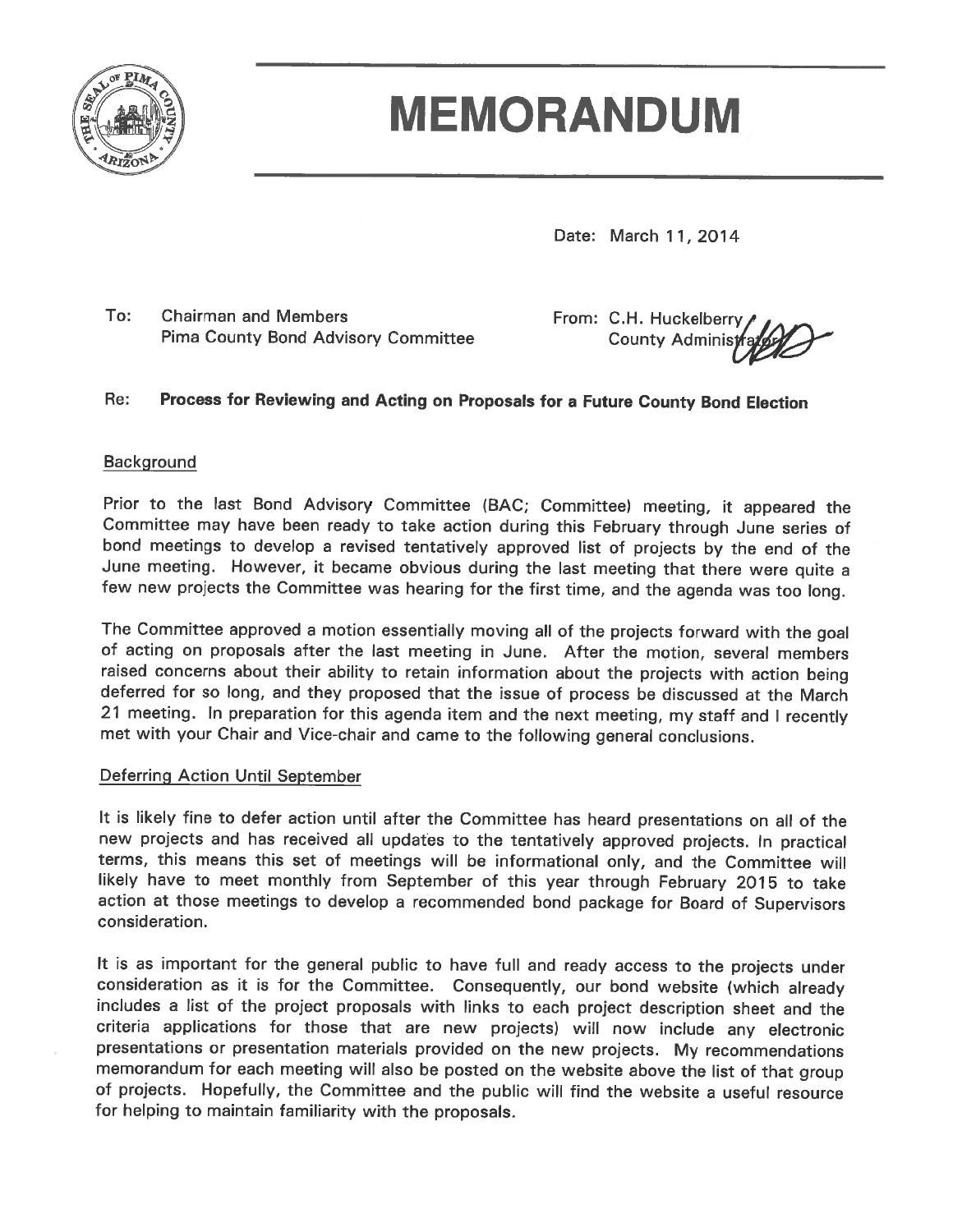Chairman and Members, Pima County Bond Advisory Committee Re: Process for Reviewing and Acting on Proposals for a Future County Bond Election March 11, 2014 Page 2

Prior to the meetings in the fall, I will again provide detailed written recommendations with the goal of providing them at least two weeks prior to the meetings to provide the Committee time to prepare and be ready to act. In addition, we propose conducting another web-based survey during the summer to provide updated public input to the Committee in preparation for the fall meetings.

#### Meeting Length Limit and Two Additional Meetings

Regarding this set of what now may be mainly informational meetings, we propose limiting the meetings to a maximum of three hours, 8 A.M. to 11 A.M. In addition, we propose adding a second meeting for the Parks and Recreation projects on April 18 and a second meeting for the Public Health, Neighborhood Reinvestment and Governmental Facility projects on May 30. Please see the proposed revised schedule attached. Please note that April 18 is two days before Easter. We have met before on Good Friday. If you are unable to attend that day, please let my staff know.

Presentations are only scheduled on the agenda for new or resubmitted projects, as the Committee should already be familiar with the tentatively approved projects by now. Presentations will continue to be limited to 5 minutes each. We will request that presenters provide presentation materials prior to the meeting so we can mail the materials to the BAC in advance, you can review them, and the presenters can be prepared to address the key aspects of the project.

#### **Total Bond Package Amount**

We also discussed once again utilizing the visual graph that shows the amount of bond funding approved compared to a general not-to-exceed amount. Previously, I had provided you with information that showed the County could support about \$550 million of new debt over a 10-year implementation term, while maintaining the current tax rate cap of \$0.815. After additional consideration, it may be possible to increase the total new debt to \$700 million or \$800 million, if the Committee was to support a longer implementation term, perhaps 15 years. Using a total of \$700 million or \$800 million, compared to the almost \$1 billion total of project proposals, means the Committee does not have too far to go to narrow down the list; dependent, of course, on what other proposals are received between now and September.

### Recommend Deleting Four Projects No Longer Needed or Withdrawn

There are four projects totaling \$26.25 million on the current list of proposals that were previously tentatively approved by the Committee but are no longer needed and/or have been withdrawn by the proponents. These are the Green Valley Performing Arts Center, the New Tucson Girls and Boys Chorus Building, the Davis-Monthan Air Force Base Open Space program, and the Freedom Park Adult Learning Center. For more details, please see the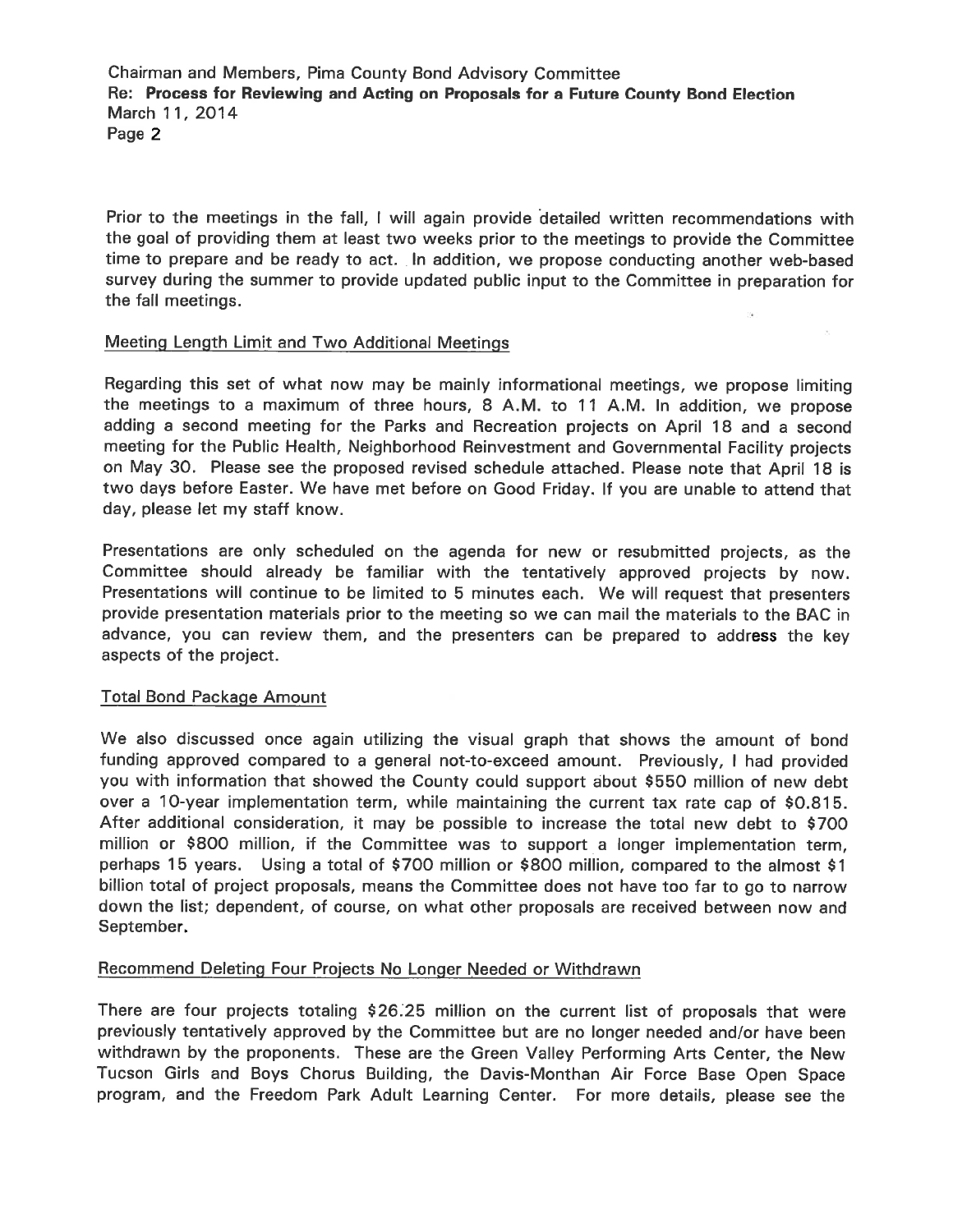Chairman and Members, Pima County Bond Advisory Committee Re: Process for Reviewing and Acting on Proposals for a Future County Bond Election March 11, 2014 Page 3

tables attached. These four projects are highlighted in yellow. There is an item on the March 21 agenda that would enable the Committee to approve the deletion of these projects.

Please note that the attached tables now include a column identifying whether a project is a city or town priority and the level of priority. Also, please be aware that staff and proponents will continue to refine project proposals leading up to each meeting; therefore, data in the tables for meetings beyond the March 21 meeting is subject to change.

CHH/dr

**Attachments** 

 $c$ : The Honorable Chair and Members, Pima County Board of Supervisors Nicole Fyffe, Executive Assistant to the County Administrator Diana Durazo, Special Staff Assistant to the County Administrator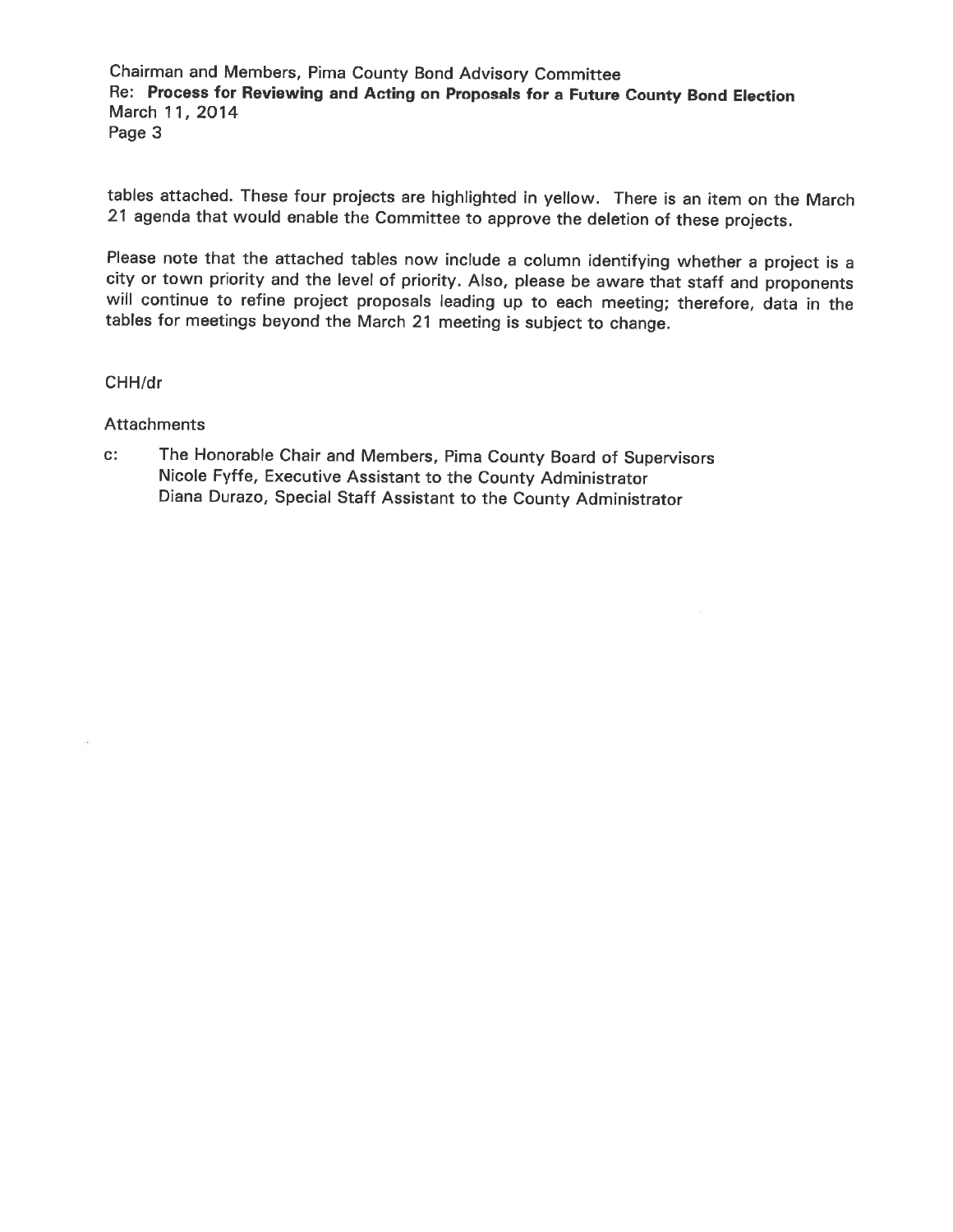

## **Future Bond Election Planning**

Pima County has been planning for another bond election since 2006. However, the date continues to be pushed back due to economic conditions. On September 20, 2013 the Bond Advisory Committee again recommended to postpone the date of the next bond election. Planning continues for a possible November 2015 bond election.

#### **What Projects Are Being Considered for Funding as Part of a Future Bond Election?**

Please visit the County's bond web site a[t www.pima.gov/bonds](http://www.pima.gov/bonds) for a list and detailed descriptions of each project proposal. The projects are grouped by the following categories and the Bond Advisory Committee is scheduled to review each bond project proposal by category at meetings between February and June 2014.

| <b>Time</b><br>Date            |           | <b>Location</b>                                                              | Category                                                                                                  |  |  |  |  |
|--------------------------------|-----------|------------------------------------------------------------------------------|-----------------------------------------------------------------------------------------------------------|--|--|--|--|
| February<br>21, 2014           | 8:00 a.m. | Arizona Riverpark Inn<br>350 S. Freeway                                      | Libraries, Community Facilities &<br><b>Museums</b>                                                       |  |  |  |  |
| March 21,<br>8:00 a.m.<br>2014 |           | Arizona Riverpark Inn<br>350 S. Freeway                                      | Historic, Cultural & Natural Area<br>Conservation (Also Semi-Annual Bond<br><b>Update and Amendments)</b> |  |  |  |  |
| April 18,<br>2014              | 8:00 a.m. | Arizona Riverpark Inn<br>350 S. Freeway                                      | Parks & Recreation (PART 1)                                                                               |  |  |  |  |
| April 25,<br>2014              | 8:00 a.m. | <b>Hotel Tucson City Center</b><br><b>InnSuites</b><br>475 N. Granada Avenue | Parks & Recreation (PART 2)                                                                               |  |  |  |  |
| May 16,<br>2014                | 8:00 a.m. | Arizona Riverpark Inn<br>350 S. Freeway                                      | Public Health, Flood Control,<br>Neighborhood Reinvestment &<br>Government Facilities (PART 1)            |  |  |  |  |
| May 30,<br>2014                | 8:00 a.m. | Arizona Riverpark Inn<br>350 S. Freeway                                      | Public Health, Flood Control,<br>Neighborhood Reinvestment &<br><b>Government Facilities (PART 2)</b>     |  |  |  |  |
| June 20,<br>2014               | 8:00 a.m. | Arizona Riverpark Inn<br>350 S. Freeway                                      | Job Growth, Education and Workforce<br><b>Training</b>                                                    |  |  |  |  |

#### **What Happens After the Bond Advisory Committee Develops a List of Recommended Projects?**

The Bond Advisory Committee transmits the recommendations to the Pima County Board of Supervisors. The Board considers the Committee's recommendations and decides whether to call a bond election. If the Board calls for a bond election, the County's Truth in Bonding Code requires that a Bond Implementation Plan Ordinance be drafted, approved by the Bond Advisory Committee, approved by the Board and noticed in the newspaper prior to early voting. The Bond Implementation Plan Ordinance is to include for every project: the scope, location, benefits, schedule for completion and costs of the project.

#### **How can I participate or get more information?**

You may visit the County's bond website at [www.pima.gov/bonds](http://www.pima.gov/bonds) , attend [Bond Advisory Committee](http://webcms.pima.gov/cms/one.aspx?portalId=169&pageId=3814)  [meetings, or](http://webcms.pima.gov/cms/one.aspx?portalId=169&pageId=3814) contact us at (520) 724-8450 o[r bondinfo@pima.gov.](http://webcms.pima.gov/cms/One.aspx?portalId=169&pageId=21545)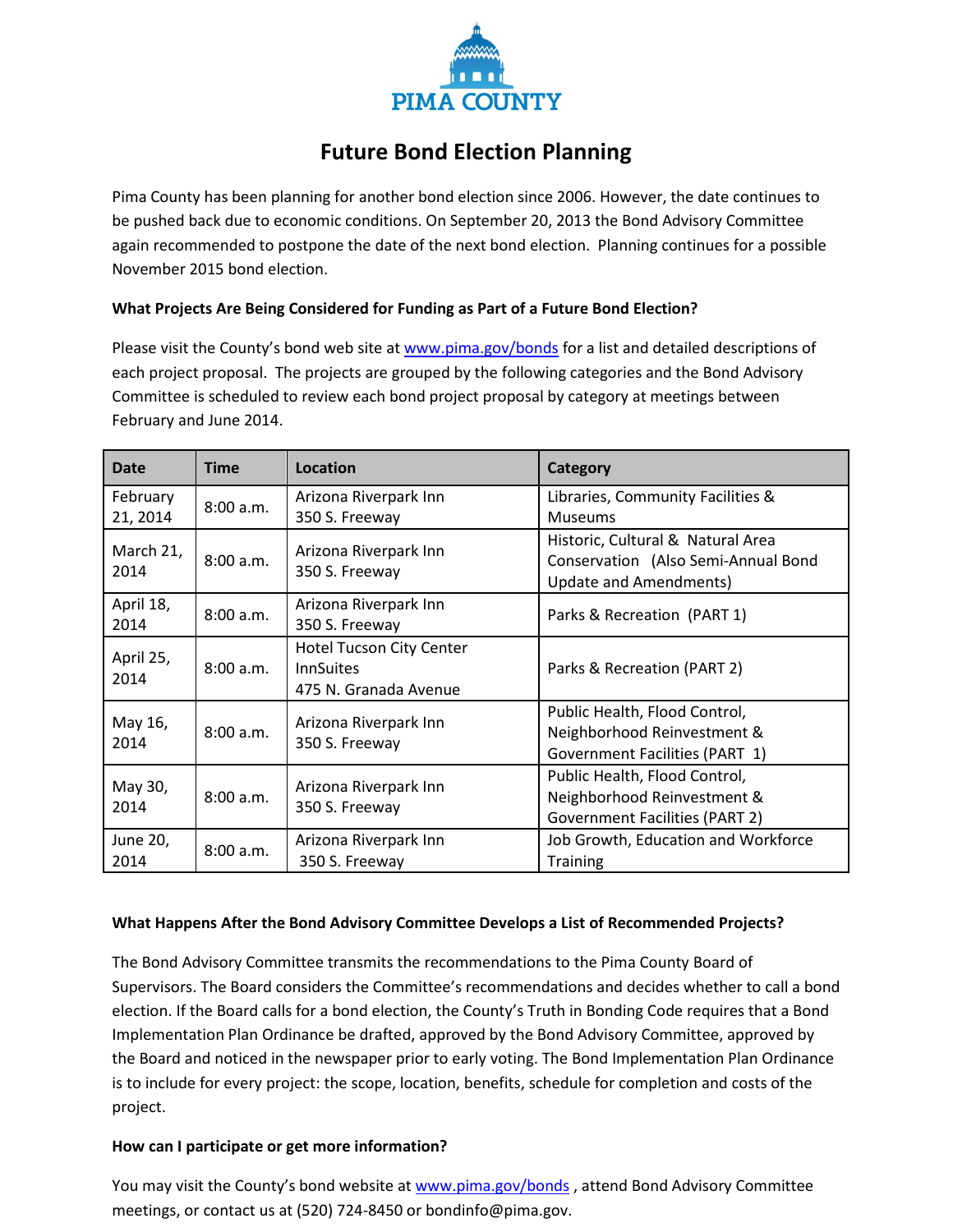|                                                                                                        |  | Proposed Projects for a Future Pima County Bond Election - Current as of March 6, 2014                                                       |                                                  |                  |                                       |                       |                                                         |                                          |                  |                       |              |
|--------------------------------------------------------------------------------------------------------|--|----------------------------------------------------------------------------------------------------------------------------------------------|--------------------------------------------------|------------------|---------------------------------------|-----------------------|---------------------------------------------------------|------------------------------------------|------------------|-----------------------|--------------|
|                                                                                                        |  | Note these projects are subject to change as the Bond Advisory Committee continues to meet to consider these requests.                       |                                                  |                  |                                       |                       |                                                         |                                          |                  |                       |              |
|                                                                                                        |  |                                                                                                                                              |                                                  |                  |                                       |                       |                                                         |                                          |                  |                       |              |
| Total Bond Funding Request for Previsously Tentatively Approved Projects:                              |  |                                                                                                                                              |                                                  |                  | \$<br>563,427,000                     |                       |                                                         |                                          |                  |                       |              |
| Total Current Bond Funding Request for all Projects (Updated Tentatively Approved, New & Resubmitted): |  |                                                                                                                                              |                                                  |                  | \$                                    |                       |                                                         |                                          |                  |                       |              |
|                                                                                                        |  |                                                                                                                                              |                                                  |                  | 973.082.293                           |                       |                                                         |                                          |                  |                       |              |
|                                                                                                        |  |                                                                                                                                              |                                                  |                  |                                       |                       |                                                         |                                          |                  |                       |              |
|                                                                                                        |  |                                                                                                                                              |                                                  | <b>BAC</b>       |                                       |                       |                                                         |                                          |                  |                       |              |
|                                                                                                        |  |                                                                                                                                              |                                                  | <b>Tentative</b> |                                       | Tentatively           | <b>Current</b>                                          | County                                   | <b>2014 BAC</b>  |                       |              |
|                                                                                                        |  | <b>Libraries, Community Facilities and Museums</b>                                                                                           |                                                  | Approval         | <b>Submitted By &amp; Priority if</b> | <b>Approved</b>       | <b>Funding</b>                                          | Admin.                                   | <b>Tentative</b> | 2014/15 BAC           |              |
| Dept ID                                                                                                |  |                                                                                                                                              | <b>Status for 2014 Meetings</b>                  | <b>Date</b>      | <b>Provided</b>                       | <b>Funding</b>        | <b>Request</b>                                          | Recommend.                               | Approval         | <b>Final Approval</b> | <b>Notes</b> |
|                                                                                                        |  | <b>Libraries</b>                                                                                                                             |                                                  |                  |                                       |                       |                                                         |                                          |                  |                       |              |
| <b>FM</b>                                                                                              |  | 35 Southwest Branch Library (formally West Valencia)                                                                                         | TA - increase funding                            | 19-Mar-10 PC     |                                       | $$6.000.000$ \ \$     |                                                         | 8,600,000 \$ 8,600,000                   |                  |                       |              |
|                                                                                                        |  | 45 Sahuarita Branch Library                                                                                                                  | TA - increase funding; location                  | 16-Oct-09 PC     |                                       | $$6.000.000$ \ \$     | 8,000,000                                               | $\mathbf{s}$<br>8.000.000                |                  |                       |              |
|                                                                                                        |  | 51 Flowing Wells Branch Library Expansion                                                                                                    | TA - increase funding                            | 16-Oct-09 PC     |                                       | $$2.910.000$ \ \$     | 3,100,000                                               | 3,100,000<br><b>S</b>                    |                  |                       |              |
| FM<br>FM<br>FM                                                                                         |  | 48 Joyner-Green Valley Library Expansion                                                                                                     | TA - increase funding/update scope               | 16-Oct-09 PC     |                                       | $1,660,000$ \$<br>\$  | 1,737,000                                               | \$<br>1,737,000                          |                  |                       |              |
| <b>FM</b>                                                                                              |  | 108 Southeast Government/Community Center, Sheriff Substation - And Library                                                                  | TA - increase funding                            | 16-Apr-10 PC     |                                       |                       | $$14,000,000$ \ \$ 15,000,000                           | \$0                                      |                  |                       |              |
|                                                                                                        |  | 108 Southeast Government/Community Center, Sheriff Substation - No Library                                                                   | TA - reduce scope & funding                      | 16-Apr-10 PC     |                                       | $$14,000,000$ \ \$    |                                                         | 7,000,000 \$ 7,000,000                   |                  |                       |              |
| $\frac{FM}{N}$                                                                                         |  | 1 Southeast Regional Community Branch Library at UA Tech Park                                                                                | New                                              |                  | <b>PC</b>                             |                       | $\mathbb{S}$<br>$6,800,000$ \$                          | 6.800.000                                |                  |                       |              |
|                                                                                                        |  | 39 North Marana Library and Community Center                                                                                                 | Resubmittal                                      |                  | Marana - 6                            |                       | \$16,700,000                                            | \$0                                      |                  |                       |              |
| $\frac{FM}{N}$                                                                                         |  | 2 Marana Regional Library                                                                                                                    | New                                              |                  | <b>MUSD</b>                           |                       | 7,500,000<br>\$                                         | \$0                                      |                  |                       |              |
|                                                                                                        |  | <b>Community Facilities</b>                                                                                                                  |                                                  |                  |                                       |                       |                                                         |                                          |                  |                       |              |
| $\overline{\mathsf{PR}}$                                                                               |  | 18 El Pueblo Center Improvements                                                                                                             | TA - increase funding                            |                  | 16-Oct-09 Tucson - 14                 | \$2,000,000           | 2,500,000<br>- \$                                       | 2,500,000<br>SS.                         |                  |                       |              |
| <b>PR</b>                                                                                              |  | 75 Green Valley Performing Arts Center                                                                                                       | TA - delete                                      |                  | 19-Mar-10 Foundation                  | \$16,000,000          | \$0                                                     | \$0                                      |                  |                       |              |
| <b>PR</b>                                                                                              |  | 106 New Tucson Girl's and Boy's Chorus Building                                                                                              | <b>TA</b> - delete                               |                  | 19-Mar-10 Girls Chorus                | $\frac{1,250,000}{5}$ | \$0                                                     | $\overline{50}$                          |                  |                       |              |
|                                                                                                        |  | 93 Yaqui Park Community Center                                                                                                               | TA - no change                                   | 18-Dec-09 PC     |                                       | $\mathbb{S}$          | $2,350,000$ \$ 2,350,000 \$ 2,350,000                   |                                          |                  |                       |              |
|                                                                                                        |  | 102 Picture Rocks Community Center Expansion                                                                                                 | Resubmittal                                      |                  | <b>Citizens for Picture Rocks</b>     |                       | $\mathbb{S}$<br>2,500,000                               | \$0                                      |                  |                       |              |
|                                                                                                        |  | 211 South Marana Multi-Generational Center                                                                                                   | Resubmittal                                      |                  | Marana - 8                            |                       | 5,400,000<br>\$                                         | $\overline{30}$                          |                  |                       |              |
|                                                                                                        |  | 42 Quincie Douglas Center Expansion                                                                                                          | Resubmittal                                      |                  | Tucson - 15                           |                       | 1,000,000<br>- \$                                       | \$0                                      |                  |                       |              |
|                                                                                                        |  | 11 Clements Senior Center Expansion                                                                                                          | Resubmittal                                      |                  | Tucson - 17                           |                       | 4,500,000<br>- \$                                       | \$0                                      |                  |                       |              |
|                                                                                                        |  | 3 YMCA Community Center at the UA Science and Tech Park                                                                                      | <b>New</b>                                       |                  | <b>YMCA</b>                           |                       | - \$                                                    | $6,000,000$ \$ 6,000,000                 |                  |                       |              |
|                                                                                                        |  | 4 Marana Regional Performing Arts Center                                                                                                     | New                                              |                  | <b>MUSD</b>                           |                       | \$<br>6,000,000                                         | \$0                                      |                  |                       |              |
|                                                                                                        |  | 5 Community Food Cooperative of Southern Arizona                                                                                             | New                                              |                  | Pima Council on Aging                 |                       | - \$<br>4,091,480                                       | \$0                                      |                  |                       |              |
| N                                                                                                      |  | 6 Sahuarita Food Bank and Multi-Agency Community Service Facility                                                                            | <b>New</b>                                       |                  | Sahuarita Food Bank                   |                       | 300,000<br>- \$                                         | 300,000<br><b>S</b>                      |                  |                       |              |
|                                                                                                        |  | <b>Museums and Tourism</b>                                                                                                                   |                                                  |                  |                                       |                       |                                                         |                                          |                  |                       |              |
| <b>FM</b>                                                                                              |  | 107 Tucson Children's Museum                                                                                                                 | TA - increase funding                            |                  | 19-Mar-10 Children's Museum of Tucson | $$5.000.000$ \ \$     | $6,000,000$ \$                                          | 6,000,000                                |                  |                       |              |
| <b>FM</b>                                                                                              |  | 109 Pima Air and Space Museum Cold War Hangar and Theater                                                                                    | TA - increase funding/update scope               |                  | 21-May-10 Pima Air and Space          | $$4,000,000$ \ \$     | 10,000,000                                              | 10,000,000<br>\$                         |                  |                       |              |
| <b>FM</b>                                                                                              |  | 79 Colossal Cave Mountain Park Improvements                                                                                                  | TA - no change                                   |                  | 21-May-10 Colossal Cave               | \$<br>535,000         | 535,000<br>l \$                                         | 535,000<br>\$                            |                  |                       |              |
| PR                                                                                                     |  | 266 Pima County Southeast Regional Park (Fairgrounds) Horse Racing Facility                                                                  | TA - delete                                      | 16-Oct-09 PC     |                                       | 6,500,000<br>\$       | \$0                                                     | \$0                                      |                  |                       |              |
| <b>FM</b>                                                                                              |  | 77 County Fairgrounds Building & Infrastructure Improvements                                                                                 | TA - increase funding/update scope               |                  | 16-Oct-09 SW Fair Commission          | \$3,000,000           | 3,750,000<br>- \$                                       | 3,750,000<br>\$                          |                  |                       |              |
|                                                                                                        |  | 7 County Fairgrounds RV Park and Infrastructure Improvements                                                                                 | New                                              |                  | SW Fair Commission                    |                       | -\$                                                     | 3,174,313                                |                  |                       |              |
|                                                                                                        |  | 96 Art of the American West - Tucson Museum of Art                                                                                           | TA - replace                                     | 19-Mar-10        | Tucson Museum of Art                  | 5,000,000<br>\$       | \$0                                                     | \$0                                      |                  |                       |              |
| $\geq \frac{1}{2}$ $\geq \frac{1}{2}$                                                                  |  | 8 Downtown Stravenue                                                                                                                         | New - replace                                    |                  | PC, University, museums               |                       | \$0                                                     | \$0                                      |                  |                       |              |
|                                                                                                        |  | 9 January 8th Memorial                                                                                                                       | New - relace                                     |                  | <b>Memorial Foundation</b>            |                       | \$0                                                     | \$0                                      |                  |                       |              |
|                                                                                                        |  | 10 Old Pima County Courthouse Restoration and Repurposing                                                                                    | New                                              |                  | PC                                    |                       |                                                         | $$35,000,000$ $$35,000,000$              |                  |                       |              |
|                                                                                                        |  | 11 Arizona-Sonora Desert Museum-Exhibits and Facility Expansion                                                                              | <b>New</b>                                       |                  | Desert Museum                         |                       | - \$<br>9,662,000                                       | $\mathbf{s}$<br>9,662,000                |                  |                       |              |
| $\frac{N}{PR}$                                                                                         |  | 12 Old Tucson Expansion by Arizona Sonora Western Heritage Foundation<br>80 Canoa Ranch New Museum/Orientation Center and Other Improvements | <b>New</b><br>TA - expand scope/increase funding | 4-Jan-10 PC      | Old Tucson                            | \$                    | \$<br>$5,000,000$ \$ 18,000,000 \$ 18,000,000           | $6,000,000$   \$ 6,000,000               |                  |                       |              |
|                                                                                                        |  |                                                                                                                                              |                                                  |                  |                                       |                       |                                                         |                                          |                  |                       |              |
| $\frac{1}{2}$                                                                                          |  | 13 Reid Park Zoo Hippo Exhibit<br>14 Tumamoc Hill Area Regional Visitors Center                                                              | New<br>New                                       |                  | Tucson - 2                            |                       | $3,750,000$ \$<br>\$                                    | 3,750,000<br>$$10.000.000$ $$10.000.000$ |                  |                       |              |
|                                                                                                        |  | <b>TOTALS</b>                                                                                                                                |                                                  |                  | PC, University, Visit Tucson, others  |                       | $$95,205,000 \;   \; $214,949,793 \;   \; $152,258,313$ |                                          |                  |                       |              |
|                                                                                                        |  |                                                                                                                                              |                                                  |                  |                                       |                       |                                                         |                                          |                  |                       |              |
|                                                                                                        |  |                                                                                                                                              |                                                  |                  |                                       |                       |                                                         |                                          |                  |                       |              |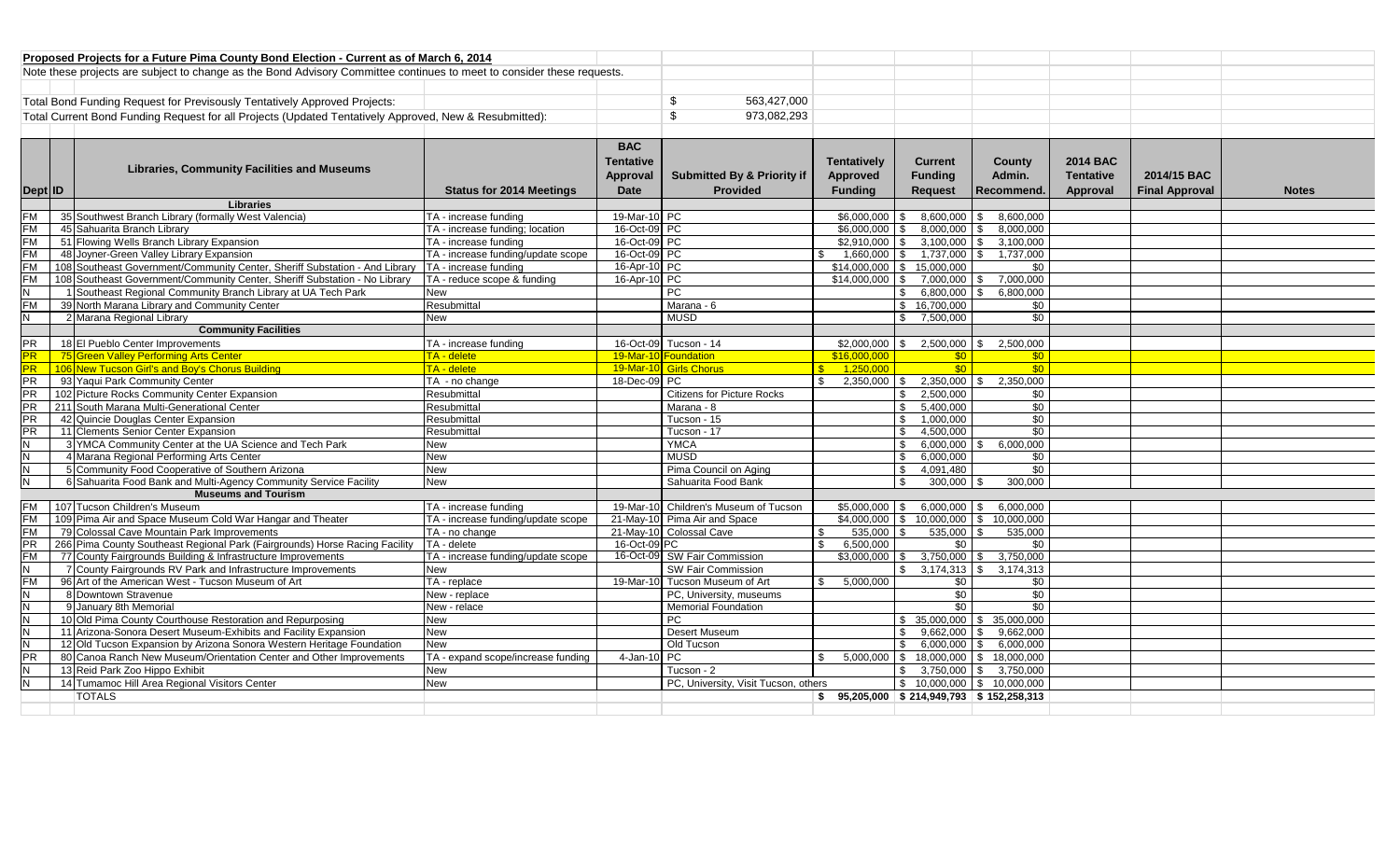|           |                                                                              |                                    | <b>BAC</b>                  |                                                                  |                |                                               |                          |                  |                       |              |
|-----------|------------------------------------------------------------------------------|------------------------------------|-----------------------------|------------------------------------------------------------------|----------------|-----------------------------------------------|--------------------------|------------------|-----------------------|--------------|
|           |                                                                              |                                    | <b>Tentative</b>            |                                                                  | Tentatively    | <b>Current</b>                                | County                   | <b>2014 BAC</b>  |                       |              |
|           |                                                                              |                                    | Approval                    | <b>Submitted By &amp; Priority if</b>                            | Approved       | <b>Funding</b>                                | Admin.                   | <b>Tentative</b> | 2014/15 BAC           |              |
|           | Dept ID Historic, Cultural and Natural Area Conservation                     | <b>Status for 2014 Meetings</b>    | <b>Date</b>                 | <b>Provided</b>                                                  | <b>Funding</b> | Request                                       | Recommend.               | Approval         | <b>Final Approval</b> | <b>Notes</b> |
|           | <b>Historic and Cultural Resources</b>                                       |                                    |                             |                                                                  |                |                                               |                          |                  |                       |              |
|           | 103 Archaeological Site Acquisitions: Marana Mounds and/or Cocoraque Butte   | TA - increase funding              | $4$ -Jan-10 $\overline{PC}$ |                                                                  | 1,500,000      | 4,400,000                                     | 4,400,000                |                  |                       |              |
| <b>HP</b> | 111 Steam Pump Ranch Rehabilitation                                          | TA - increase funding/update scope | 16-Oct-09 OV - 2            |                                                                  | \$2,000.000    | 5,000,000                                     | 5,000,000                |                  |                       |              |
| <b>HP</b> | 125 Ajo Curley School Gym, Town Plaza & Other Historic Buildings             | TA - update scope                  | 16-Apr-10 PC                |                                                                  | ,300,000       | .300,000                                      | 1,300,000                |                  |                       |              |
| <b>HP</b> | 109 Vail Area Historic Sites                                                 | TA - Delete                        |                             | 4-Jan-10 PC & Vail Preservation Society   \$                     | 250,000        | 250,000                                       | \$0                      |                  |                       |              |
| <b>HP</b> | 107 Repair and Rehabilitation of Historic Buildings on County-Owned Ranches  |                                    | 17-Jun-11 PC                |                                                                  | 500,000        | 500,000                                       | 500,000                  |                  |                       |              |
| <b>HP</b> | 108 Site Interpretation/Preservation of County-owned Cultural Resource Sites |                                    |                             | 4-Jan-10 PC (supported by OV-6)                                  | 2,000,000      | 2,000,000                                     | 2,000,000                |                  |                       |              |
| HP        | 115 Historic Ft. Lowell Park Master Plan Implementation                      |                                    | 16-Oct-09 PC                |                                                                  | 5,000,000      | 5,000,000                                     | 5,000,000                |                  |                       |              |
| <b>HP</b> | 126 Dunbar School Rehabilitation                                             |                                    |                             | 16-Apr-10 Tucson - 24                                            | ,500,000       | 1,500,000                                     | .500,000                 |                  |                       |              |
| <b>HP</b> | 128 Performing Arts Center Rehabilitation                                    |                                    |                             | 16-Apr-10 Tucson - 25                                            | ,000,000       | 000,000,1                                     | 1,000,000                |                  |                       |              |
|           | 15 Mission San Xavier East Tower & Facade Restoration                        | New                                |                             | Patronato San Xavier                                             |                | 2,500,000                                     | 2,500,000                |                  |                       |              |
|           | 16 Historic Miracle Mile/Oracle Revitalization Corridor                      | <b>New</b>                         |                             | Tucson - 6                                                       |                | 2,000,000                                     | \$0                      |                  |                       |              |
|           | 17 Sunshine Mile - Modernist Corridor Historic Facade Rehabilitation Program | <b>New</b>                         |                             | Tucson - 10                                                      |                | 2,000,000                                     | \$0                      |                  |                       |              |
|           | <b>Natural Area Restoration</b>                                              |                                    |                             |                                                                  |                |                                               |                          |                  |                       |              |
| <b>PR</b> | 262 Altar Valley Watershed Restoration Project                               |                                    |                             | 15-Oct-10 Altar Valley Conserv. Alliance \\$                     | $1,500,000$ \$ | $1,500,000$ \$                                | 1,500,000                |                  |                       |              |
|           | 20 Buffelgrass Eradication                                                   | <b>New</b>                         |                             | Southern Arizona Buffelgrass Coordination Center   \$ 10,000,000 |                |                                               | \$0                      |                  |                       |              |
|           | Floodprone and Open Space Land Acquisitions                                  |                                    |                             |                                                                  |                |                                               |                          |                  |                       |              |
|           | 1 Davis-Monthan AFB Approach Corridor Open Space Acquisitions                | TA - delete                        | 4-Jan-10 PC                 |                                                                  | \$5,000,000    |                                               | \$0                      |                  |                       |              |
| <b>FC</b> | 2 Floodprone and Riparian Land Acquisition                                   |                                    | 21-May-10 PC                |                                                                  | 10,000,000     | \$10,000,000                                  | 10,000,000<br>\$         |                  |                       |              |
| <b>OS</b> | 2 Habitat Protection Priorities & Associated Lands                           |                                    | 16-Apr-10 PC                |                                                                  |                | 110,000,000   \$ 110,000,000   \$ 110,000,000 |                          |                  |                       |              |
| <b>OS</b> | 3 Community Open Space                                                       |                                    | 16-Apr-10 PC                |                                                                  | 10,000,000     | S S                                           | 10,000,000 \$ 10,000,000 |                  |                       |              |
|           | 19 Tucson Wildlife Center Floodprone Land Acquisition                        | <b>New</b>                         |                             | PC & Tucson Wildlife Center                                      |                | 2.200.000                                     | \$0                      |                  |                       |              |
|           | <b>TOTALS</b>                                                                |                                    |                             |                                                                  | \$151,550,000  | \$171,150,000 \$154,700,000                   |                          |                  |                       |              |
|           |                                                                              |                                    |                             |                                                                  |                |                                               |                          |                  |                       |              |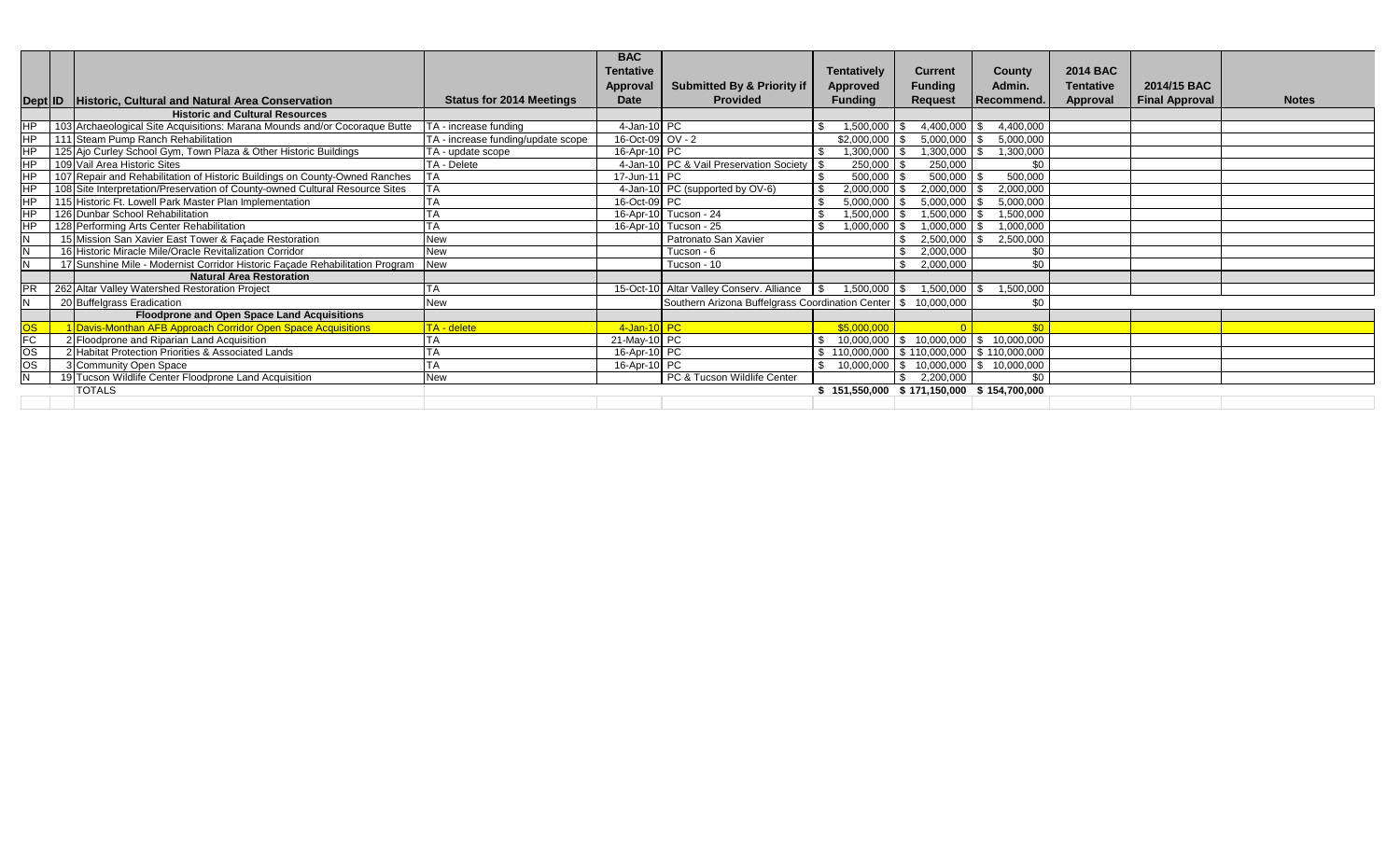|           |                                                                                  |                                    | <b>BAC</b>       |                                       |                      |                              |            |                  |                       |              |
|-----------|----------------------------------------------------------------------------------|------------------------------------|------------------|---------------------------------------|----------------------|------------------------------|------------|------------------|-----------------------|--------------|
|           | <b>Parks and Recreation</b>                                                      |                                    | <b>Tentative</b> |                                       | <b>Tentatively</b>   | <b>Current</b>               | County     | <b>2014 BAC</b>  |                       |              |
|           |                                                                                  |                                    | <b>Approval</b>  | <b>Submitted By &amp; Priority if</b> | Approved             | <b>Funding</b>               | Admin.     | <b>Tentative</b> | 2014/15 BAC           |              |
| Dept ID   |                                                                                  | <b>Status for 2014 Meetings</b>    | Date             | <b>Provided</b>                       | <b>Funding</b>       | <b>Request</b>               | Recommend. | Approval         | <b>Final Approval</b> | <b>Notes</b> |
|           | <b>Ball Fields &amp;/or Courts</b>                                               |                                    |                  |                                       |                      |                              |            |                  |                       |              |
| PR        | 13 Esmond Station Regional Park                                                  | TA - increase funding & scope      | 18-Dec-09 PC     |                                       | \$2,400,000          | 6,800,000<br>∣\$.            |            |                  |                       |              |
| PR        | 28 Lincoln Park Improvements                                                     | TA - update scope                  |                  | 16-Oct-09 Tucson - 21                 | \$<br>$1,500,000$ \$ | 1,500,000                    |            |                  |                       |              |
| PR        | 137 BAJA Seniors Sports Complex                                                  | TA - decrease funding              |                  | 16-Apr-10 PC and Baja Sports          | $$4,000,000$ \$      | 3,500,000                    |            |                  |                       |              |
| PR        | 140 Ajo Detention Basin Park                                                     | TA - decrease funding & scope      | 17-Jun-11 PC     |                                       | $$2,200,000$ \ \$    | 500,000                      |            |                  |                       |              |
| PR        | 210 Bureau of Reclamation Sports Park                                            | TA - increase funding              |                  | 16-Apr-10 Marana - 7                  |                      | $$10,000,000$ $$ 17,500,000$ |            |                  |                       |              |
| PR        | 35 City of Tucson Sports Fields and Lighting                                     | TA - increase funding & scope      |                  | 15-Oct-10 Tucson - 1                  | \$                   | 10,000,000   \$ 17,500,000   |            |                  |                       |              |
| PR        | 103 Rillito Race Track Conversion                                                | TA - update scope                  | 18-Dec-09 PC     |                                       | \$                   | 14,000,000   \$ 14,000,000   |            |                  |                       |              |
| PR        | 280 School District Partnerships                                                 | TA - reduce funding & scope        |                  | 17-Jun-11 PC and schools              | 15,000,000<br>\$     | \$0                          |            |                  |                       |              |
| PR        | 4 Udall Park Expansion                                                           | TA                                 |                  | 16-Oct-09 Tucson - 13                 | $4,000,000$ \$<br>\$ | 4,000,000                    |            |                  |                       |              |
| PR        | 110 George Mehl Family Foothills Park                                            | TA - reduce scope & funding        | 16-Oct-09 PC     |                                       | \$<br>$4,000,000$ \$ | 4,000,000                    |            |                  |                       |              |
| PR        | 29 Purple Heart Park Expansion                                                   | TA                                 |                  | 16-Oct-09 Tucson - 19                 | \$<br>$1,500,000$ \$ | 1,500,000                    |            |                  |                       |              |
| PR        | 138 Benson Highway Park Development & Land Acquisition                           | <b>TA</b>                          | 18-Dec-09 PC     |                                       | $5,400,000$ \$<br>\$ | 5,400,000                    |            |                  |                       |              |
| PR        | 141 Robles Community Park                                                        | <b>TA</b>                          | 16-Oct-09 PC     |                                       | \$<br>1,630,000      | 1,630,000<br><b>S</b>        |            |                  |                       |              |
| PR        | 277 Pima County Softball Tournament and Recreation Park at Sports Park           | <b>TA</b>                          | 16-Apr-10 PC     |                                       | \$<br>$5,000,000$ \$ | 5,000,000                    |            |                  |                       |              |
|           | Kennedy Park Improvements and Expansion                                          | Resubmittal                        |                  | Tucson - 11                           |                      | 2,500,000<br>\$              |            |                  |                       |              |
|           | North Santa Cruz Park - Phase II                                                 | New                                |                  | Sahuarita - 3                         |                      | 3,000,000<br>\$              |            |                  |                       |              |
|           | Quail Creek - Veterans Municipal Park Phase II                                   | New                                |                  | Sahuarita - 2                         |                      | 3,900,000<br>\$.             |            |                  |                       |              |
|           | Silverlake Park Expansion                                                        | New                                |                  | Tucson - 16                           |                      | 2,300,000                    |            |                  |                       |              |
|           | Murrieta Park Improvements                                                       | New                                |                  | Tucson - 12                           |                      | 5,000,000                    |            |                  |                       |              |
|           | <b>General Park</b>                                                              |                                    |                  |                                       |                      |                              |            |                  |                       |              |
| <b>PR</b> | 217 James D. Kriegh Park Upgrades                                                | TA - increase funding/update scope | 16-Oct-09 OV - 1 |                                       | \$1,000,000          | 3,000,000                    |            |                  |                       |              |
| PR        | 20 Reid Park Improvements                                                        | TA.                                |                  | 16-Oct-09 Tucson - 7                  | 2,000,000<br>-\$     | 2,000,000<br>- \$            |            |                  |                       |              |
| <b>PR</b> | 237 Flowing Wells District Park Expansion                                        | <b>TA</b>                          | 16-Oct-09 PC     |                                       | 1,200,000<br>-\$     | 1,200,000                    |            |                  |                       |              |
| PR        | 225 El Casino Park                                                               | TA - may be deleted per S. Tucson  |                  | 17-Jun-11 S. Tucson - 3               | 850,000<br>-\$       | 850,000                      |            |                  |                       |              |
| <b>PR</b> | 213 Marana Cultural and Heritage Park - Recreational Facilities                  | Resubmittal                        |                  | Marana - 1                            |                      | 10,000,000<br>\$.            |            |                  |                       |              |
|           | Naranja Park Improvements                                                        | New                                |                  | $OV - 3$                              |                      | 9,000,000                    |            |                  |                       |              |
|           | Oury Park Festival Area                                                          | <b>New</b>                         |                  | Tucson - 22                           |                      | 1,500,000<br>\$.             |            |                  |                       |              |
|           | <b>Recreation Center &amp;/or Pool</b>                                           |                                    |                  |                                       |                      |                              |            |                  |                       |              |
| PR        | 19 Freedom Center Expansion and Pool Improvements                                | TA - increase funding/update scope | 16-Oct-09        | Tucson - 20                           | \$2,000,000          | 2,500,000                    |            |                  |                       |              |
| PR        | 181 Sahuarita Pool and Recreation Complex /YMCA                                  | TA - increase funding              |                  | 16-Apr-10 Sahuarita - 1               | \$12,652,000         | 15,880,500<br>- \$           |            |                  |                       |              |
| PR        | 201 Oury Pool Renovations                                                        | TA - increase funding              |                  | 21-May-10 Tucson - 23                 | \$620,000            | 1,500,000<br>-\$             |            |                  |                       |              |
| <b>PR</b> | 220 Adaptive Recreation Center Expansion                                         | TA - update scope                  |                  | 15-Oct-10 Tucson - $5$                | 12,000,000<br>\$     | 12,000,000<br>- \$           |            |                  |                       |              |
| PR        | 5 Jacobs Park Recreation Center                                                  | TA                                 |                  | 16-Oct-09 Tucson - 9                  | 4,000,000<br>-\$     | 4,000,000                    |            |                  |                       |              |
| PR        | 86 Lawrence Community Center and Swimming Pool                                   | <b>TA</b>                          | 16-Oct-09 PC     |                                       | 6,500,000<br>\$      | 6,500,000<br>- \$            |            |                  |                       |              |
| PR        | 95 Swimming Pool Renovations                                                     | TA - reduce scope & funding        | 16-Oct-09 PC     |                                       | 1,500,000<br>\$      | 1,500,000<br>-\$             |            |                  |                       |              |
| PR        | 116 Lawrence Park Improvements                                                   | <b>TA</b>                          | 18-Dec-09 PC     |                                       | 3,000,000<br>\$      | 3,000,000<br><b>S</b>        |            |                  |                       |              |
| PR        | 226 JVYC/Ochoa Gym                                                               | TA - may be deleted per S. Tucson  |                  | 16-Oct-09 S.Tucson - 2                | \$<br>1,000,000      | 1,000,000<br>-\$             |            |                  |                       |              |
| PR        | 105 River Bend Conservation Education Center at Brandi Fenton Memorial Park   TA |                                    |                  | 17-Jun-11 PC and Native Seeds Search  | \$<br>1,000,000      | 1,000,000<br><b>S</b>        |            |                  |                       |              |
|           | <b>Specialized Sports Facility</b>                                               |                                    |                  |                                       |                      |                              |            |                  |                       |              |
| PR.       | 115 Ted Walker Park Sporting Dog Training Site                                   | TA - update scope                  | 16-Oct-09 PC     |                                       | 2,500,000<br>-\$     | 2,500,000                    |            |                  |                       |              |
| <b>PR</b> | 231 Arizona Velodrome Center - Kino Campus                                       | ТA                                 |                  | 19-Nov-10 Perimeter Bicycling         | \$<br>5,000,000      | 5,000,000                    |            |                  |                       |              |
| <b>PR</b> | 77 Shooting Sports Program Site Improvements                                     | TA                                 | 16-Oct-09 PC     |                                       | 3,000,000<br>-\$     | 3,000,000                    |            |                  |                       |              |
| PR        | 96 Model Airplane Parks                                                          | TA                                 | 16-Oct-09 PC     |                                       | -\$<br>1,500,000     | 1,500,000                    |            |                  |                       |              |
| PR        | 109 Flowing Wells Park Skateboard Park and Improvements                          | TA.                                | 16-Oct-09 PC     |                                       | $1,600,000$ \$<br>\$ | 1,600,000                    |            |                  |                       |              |
|           | PR   273 Kory Laos Freestyle Memorial BMX Park                                   | <b>TA</b>                          | 16-Oct-09 PC     |                                       | \$                   | $1,300,000$ \$ $1,300,000$   |            |                  |                       |              |
|           | <b>FM</b> 92 Ajo Community Golf Course Improvements                              | <b>TA</b>                          |                  | 19-Mar-10 Ajo Golf Course             | $320,000$ \$<br>\$   | 320,000                      |            |                  |                       |              |
|           | Kino Sports Complex Soccer and Multi-Use Sport Improvements                      | New                                |                  | PC                                    |                      | \$5,500,000                  |            |                  |                       |              |
|           | County-wide Splash Pad Program                                                   | New                                |                  | $\overline{PC}$                       |                      | \$3,500,000                  |            |                  |                       |              |
|           | <b>Natural Park</b>                                                              |                                    |                  |                                       |                      |                              |            |                  |                       |              |
|           | PR   267 Sentinel Park - A Mountain Park Improvement Project                     | TA                                 |                  | 16-Oct-09 Tucson - 8                  | \$                   | 2,500,000 \$ 2,500,000       |            |                  |                       |              |
|           | 36th Street Natural Resource Park                                                | <b>New</b>                         |                  | PC                                    |                      | 480,000<br>\$.               |            |                  |                       |              |
|           | Aqua Caliente Park Pond Restoration                                              | New                                |                  | $\overline{PC}$                       |                      | 1,000,000<br>\$              |            |                  |                       |              |
|           | Pima Prickly Park                                                                | New                                |                  | PC                                    |                      | 500,000<br>\$                |            |                  |                       |              |